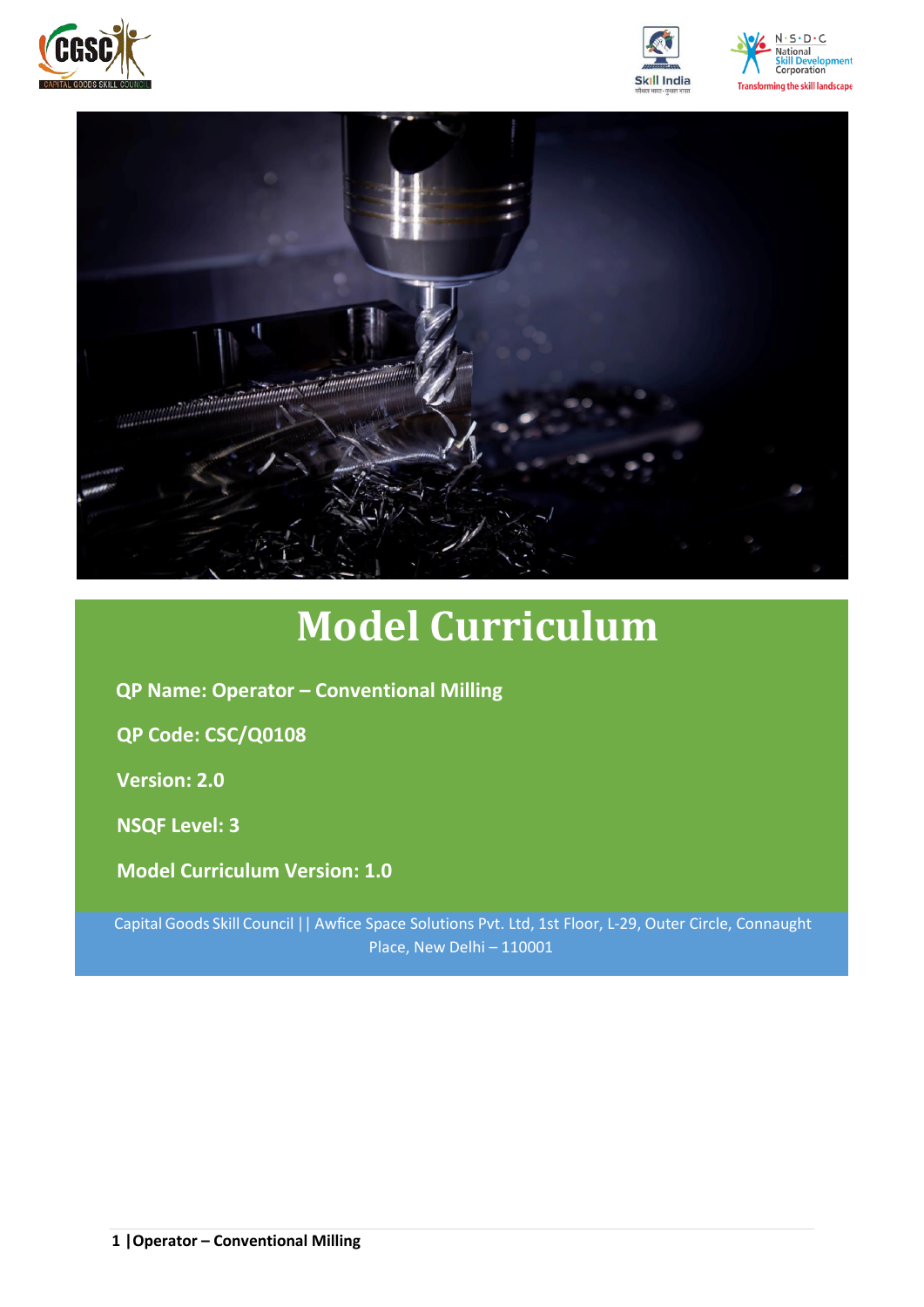



## **Table of Contents**

| Module 3: Process of coordinating with co-workers to achieve work efficiency11              |
|---------------------------------------------------------------------------------------------|
| Module 4: Process of carrying out milling operations using conventional milling machines 13 |
|                                                                                             |
|                                                                                             |
|                                                                                             |
|                                                                                             |
|                                                                                             |
|                                                                                             |
|                                                                                             |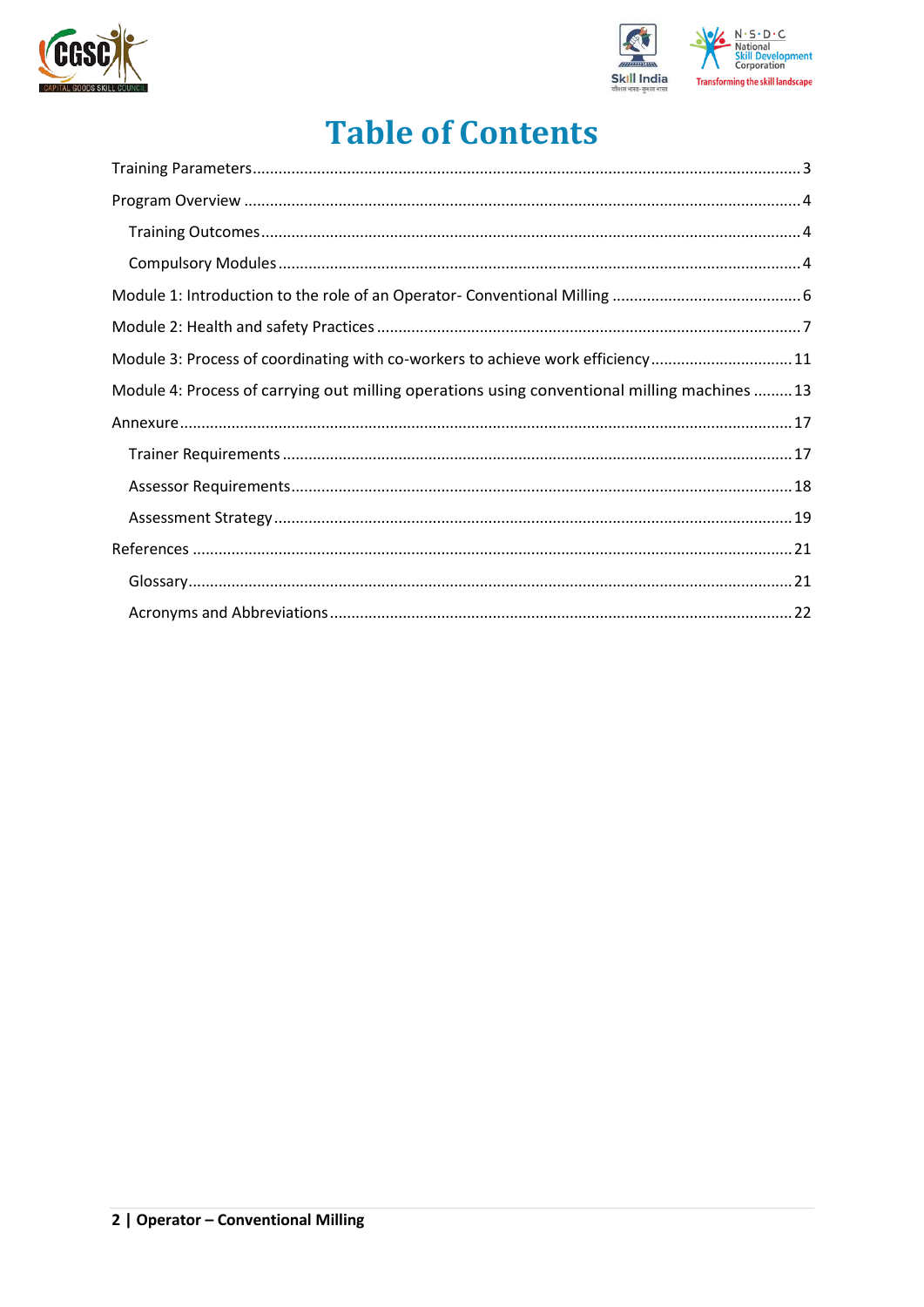



## **Training Parameters**

<span id="page-2-0"></span>

| <b>Sector</b>                                                     | Capital Goods                                                                                                                                                                                                                                                                                                                                                    |
|-------------------------------------------------------------------|------------------------------------------------------------------------------------------------------------------------------------------------------------------------------------------------------------------------------------------------------------------------------------------------------------------------------------------------------------------|
| <b>Sub-Sector</b>                                                 | Machine Tools, Dies, Moulds and Press Tools, Plastics<br>Manufacturing Machinery, Textile Manufacturing Machinery,<br>Process Plant Machinery, Electrical and Power Machinery, Light<br><b>Engineering Goods</b>                                                                                                                                                 |
| Occupation                                                        | Machining                                                                                                                                                                                                                                                                                                                                                        |
| Country                                                           | India                                                                                                                                                                                                                                                                                                                                                            |
| <b>NSQF Level</b>                                                 | 3                                                                                                                                                                                                                                                                                                                                                                |
| Aligned to NCO/ISCO/ISIC Code                                     | NCO-2015/8211.30                                                                                                                                                                                                                                                                                                                                                 |
| <b>Minimum Educational Qualification and</b><br><b>Experience</b> | Ability to Read and Write with 5 years of experience in the<br>relevant field<br><b>OR</b><br>5th Class Pass with 3 years of experience in the relevant field<br><b>OR</b><br>8th Class Pass with 2 years of experience in the relevant field<br><b>OR</b><br>Class 8th + ITI (2 years) (Mechanical/Electrical and other<br>relevant fields)<br>Or<br>Class 10th |
| <b>Pre-Requisite License or Training</b>                          | <b>NA</b>                                                                                                                                                                                                                                                                                                                                                        |
| <b>Minimum Job Entry Age</b>                                      | 18 Years                                                                                                                                                                                                                                                                                                                                                         |
| <b>Last Reviewed On</b>                                           | <b>NA</b>                                                                                                                                                                                                                                                                                                                                                        |
| <b>Next Review Date</b>                                           | <b>NA</b>                                                                                                                                                                                                                                                                                                                                                        |
| <b>NSQC Approval Date</b>                                         | <b>NA</b>                                                                                                                                                                                                                                                                                                                                                        |
| <b>QP Version</b>                                                 | 2.0                                                                                                                                                                                                                                                                                                                                                              |
| <b>Model Curriculum Creation Date</b>                             | <b>NA</b>                                                                                                                                                                                                                                                                                                                                                        |
| Model Curriculum Valid Up to Date                                 | <b>NA</b>                                                                                                                                                                                                                                                                                                                                                        |
| <b>Model Curriculum Version</b>                                   | 1.0                                                                                                                                                                                                                                                                                                                                                              |
| <b>Minimum Duration of the Course</b>                             | 330 Hours                                                                                                                                                                                                                                                                                                                                                        |
| <b>Maximum Duration of the Course</b>                             | 330 Hours                                                                                                                                                                                                                                                                                                                                                        |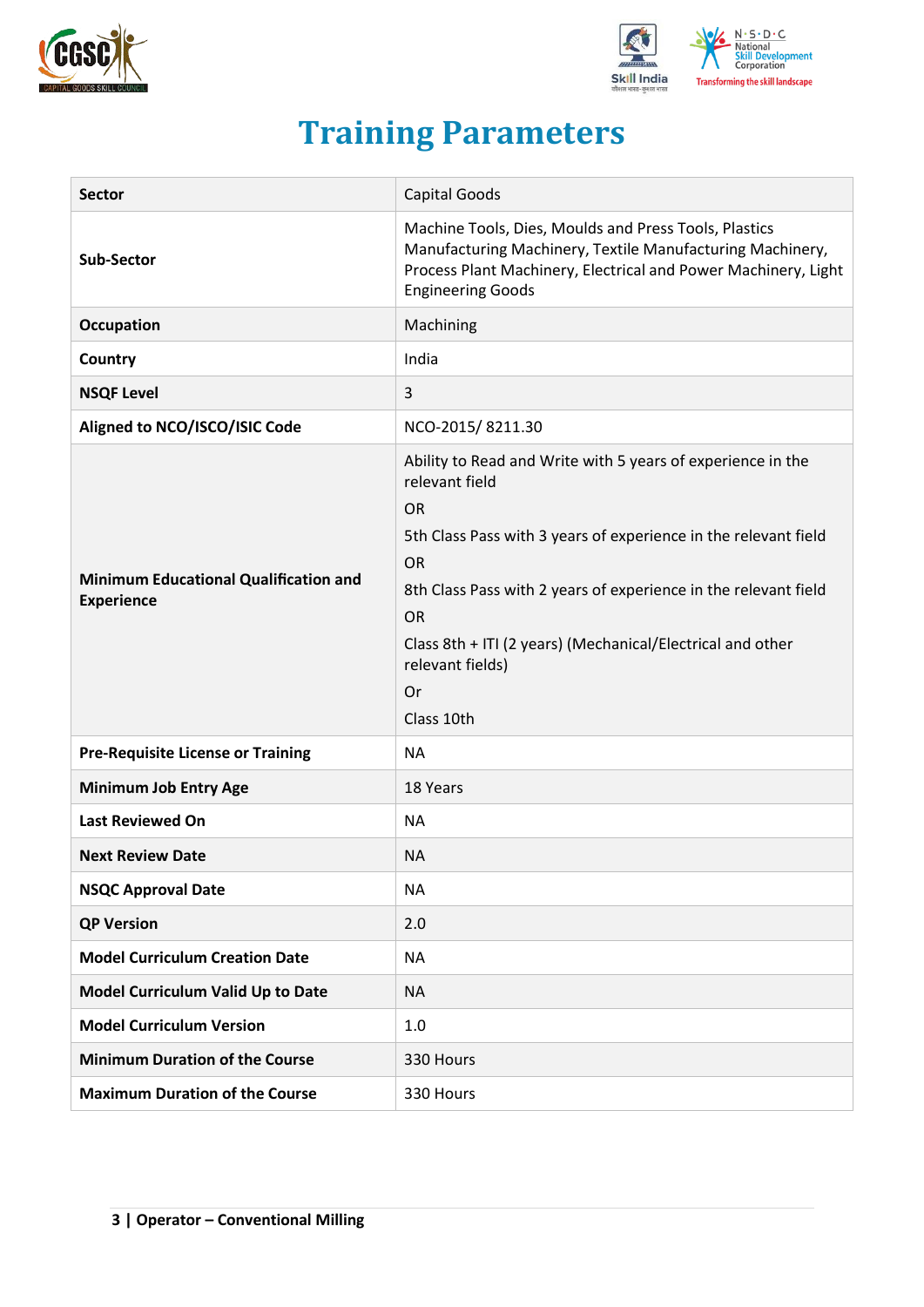



## **Program Overview**

<span id="page-3-0"></span>This section summarizes the end objectives of the program along with its duration.

#### <span id="page-3-1"></span>**Training Outcomes**

At the end of the program, the learner should have acquired the listed knowledge and skills to:

- Explain the importance of following the health and safety practices at work.
- Demonstrate ways to coordinate with co-workers to achieve work efficiency.
- Demonstrate the process of carrying out milling operations using conventional milling machines.

#### <span id="page-3-2"></span>**Compulsory Modules**

The table lists the modules and their duration corresponding to the Compulsory NOS of the QP.

| <b>NOS and Module Details</b>                                                                                                               | <b>Theory</b><br><b>Duration</b> | <b>Practical</b><br><b>Duration</b> | On-the-Job<br><b>Training Duration</b><br>(Mandatory) | <b>On-the-Job Training</b><br><b>Duration</b><br>(Recommended) | <b>Total</b><br><b>Duration</b> |
|---------------------------------------------------------------------------------------------------------------------------------------------|----------------------------------|-------------------------------------|-------------------------------------------------------|----------------------------------------------------------------|---------------------------------|
| <b>Bridge Module</b>                                                                                                                        | 04:00                            | 00:00                               | 0:00                                                  | 00:00                                                          | 04:00                           |
| Module 1: Introduction to<br>the role of an Operator-<br><b>Conventional Milling</b>                                                        | 04:00                            | 0:00                                | 0:00                                                  | 00:00                                                          | 04:00                           |
| <b>CSC/N1335 Follow the</b><br>health and safety practices<br>at work<br><b>NOS Version-2.0</b><br><b>NSQF Level-3</b>                      | 20:00                            | 60:00                               | 0:00                                                  | 00:00                                                          | 80:00                           |
| Module 2: Health and safety<br>practices                                                                                                    | 20:00                            | 60:00                               | 0:00                                                  | 00:00                                                          | 80:00                           |
| <b>CSC/N1336 Coordinate with</b><br>co-workers to achieve work<br>efficiency<br><b>NOS Version-2.0</b><br><b>NSQF Level-3</b>               | 20:00                            | 60:00                               | 0:00                                                  | 00:00                                                          | 80:00                           |
| Module 3: Process of<br>coordinating with co-<br>workers to achieve work<br>efficiency                                                      | 20:00                            | 60:00                               | 0:00                                                  | 00:00                                                          | 80:00                           |
| <b>CSC/N0108 Carry out</b><br>milling operations using<br>conventional milling<br>machines<br><b>NOS Version-2.0</b><br><b>NSQF Level-3</b> | 46:00                            | 120:00                              | 0:00                                                  | 00:00                                                          | 166:00                          |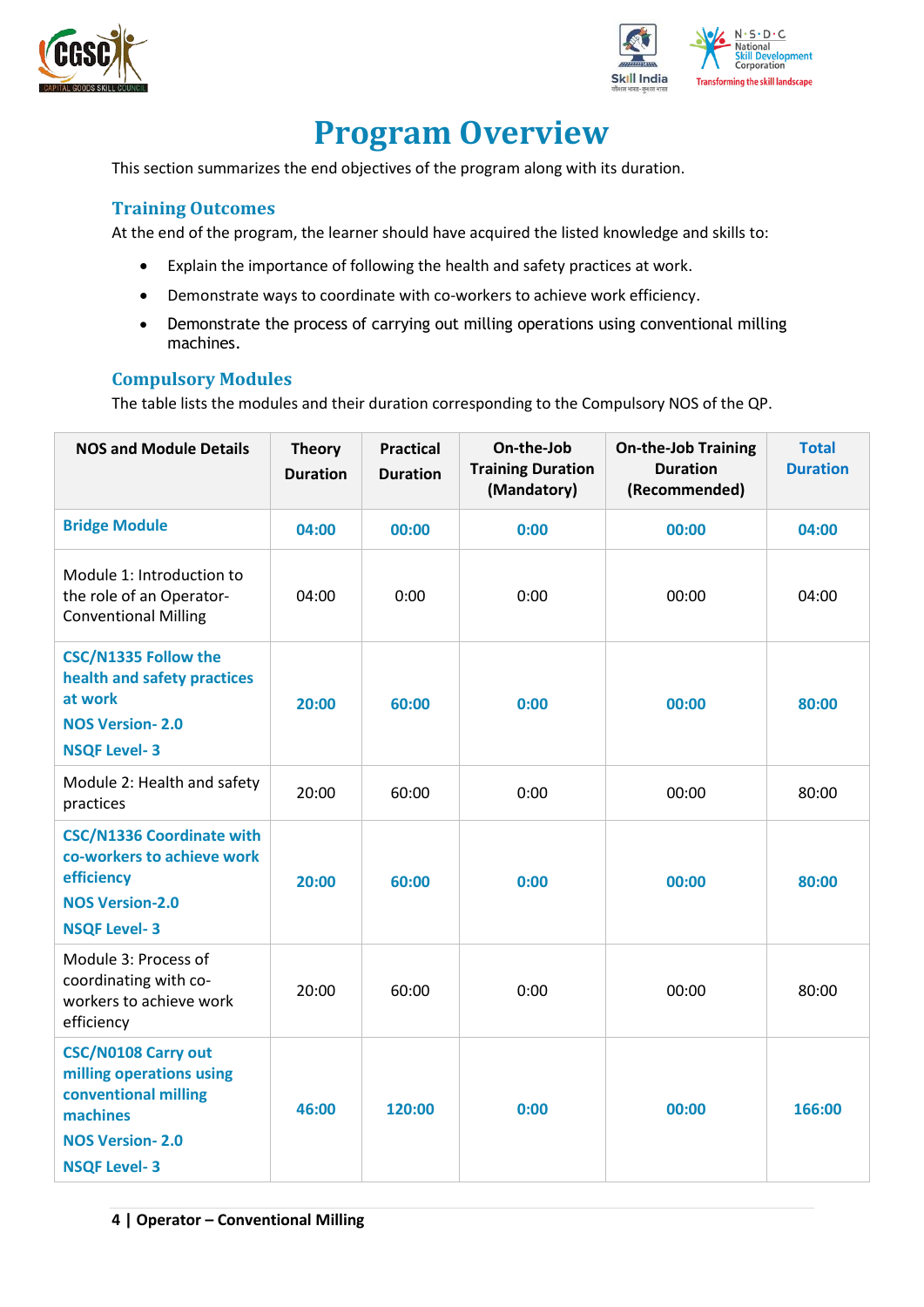



| Module 4: Process of<br>carrying out milling<br>operations using<br>conventional milling<br>machines | 46:00 | 120:00 | 0:00 | 00:00 | 166:00 |
|------------------------------------------------------------------------------------------------------|-------|--------|------|-------|--------|
| <b>Total Duration</b>                                                                                | 90:00 | 240:00 | 0:00 | 00:00 | 330:00 |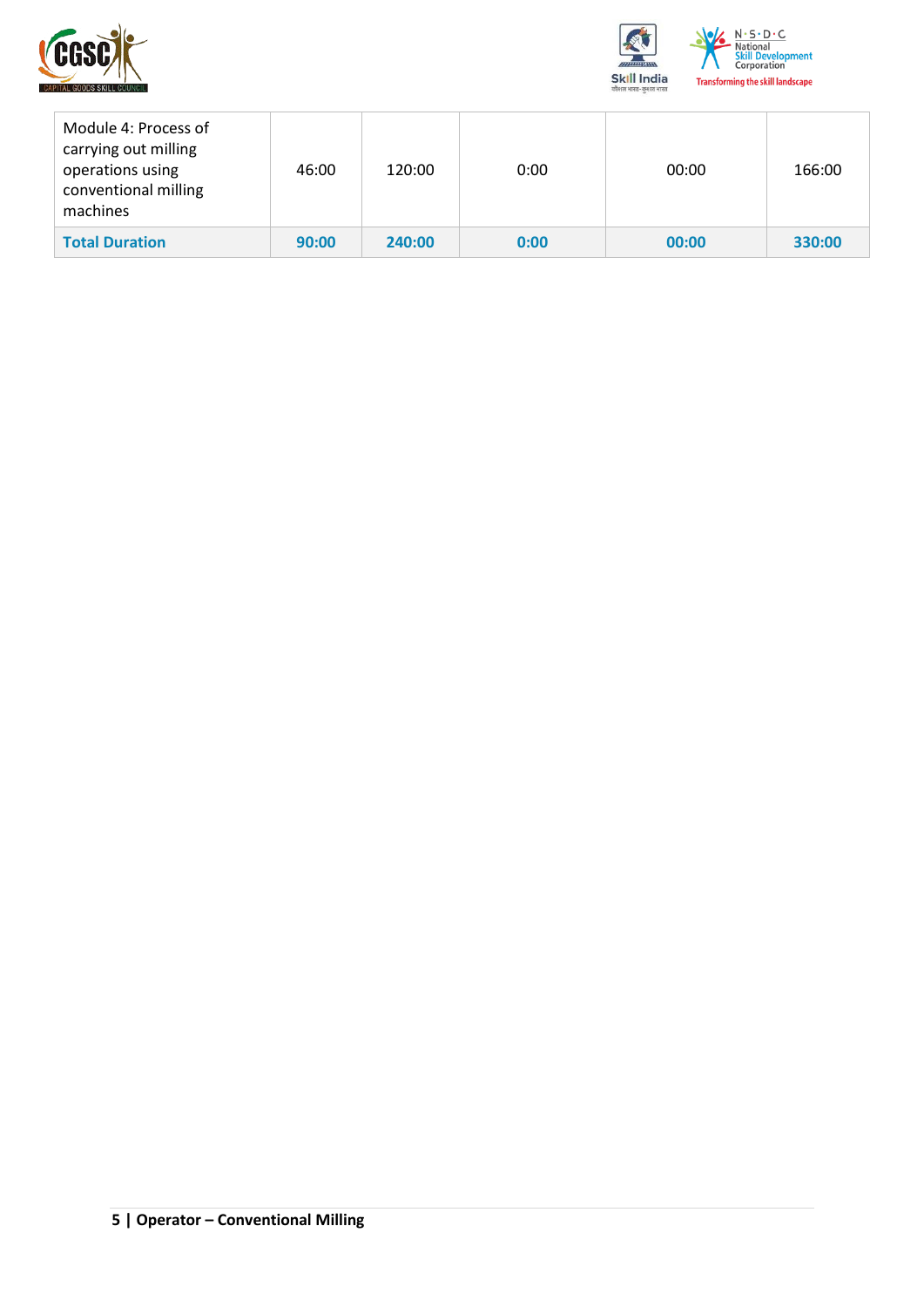



## **Module Details**

## <span id="page-5-0"></span>**Module 1: Introduction to the role of an Operator- Conventional Milling**

### *Bridge Module*

#### **Terminal Outcomes:**

• Discuss the job role of an Operator- Conventional Milling.

| Duration: 04:00                                                                                            | <b>Duration: 0:00</b>                    |
|------------------------------------------------------------------------------------------------------------|------------------------------------------|
| Theory – Key Learning Outcomes                                                                             | <b>Practical - Key Learning Outcomes</b> |
| Describe the size and scope of the<br>$\bullet$<br>capital good industry and its sub-<br>sectors.          |                                          |
| Discuss the role and responsibilities<br>$\bullet$<br>of an Operator-Conventional Milling.                 |                                          |
| Identify various employment<br>$\bullet$<br>opportunities for an Operator-<br><b>Conventional Milling.</b> |                                          |
| <b>Classroom Aids</b>                                                                                      |                                          |
| Training Kit - Trainer Guide, Presentations, Whiteboard, Marker, Projector, Laptop, Video Films            |                                          |
| <b>Tools, Equipment and Other Requirements</b>                                                             |                                          |
| <b>NA</b>                                                                                                  |                                          |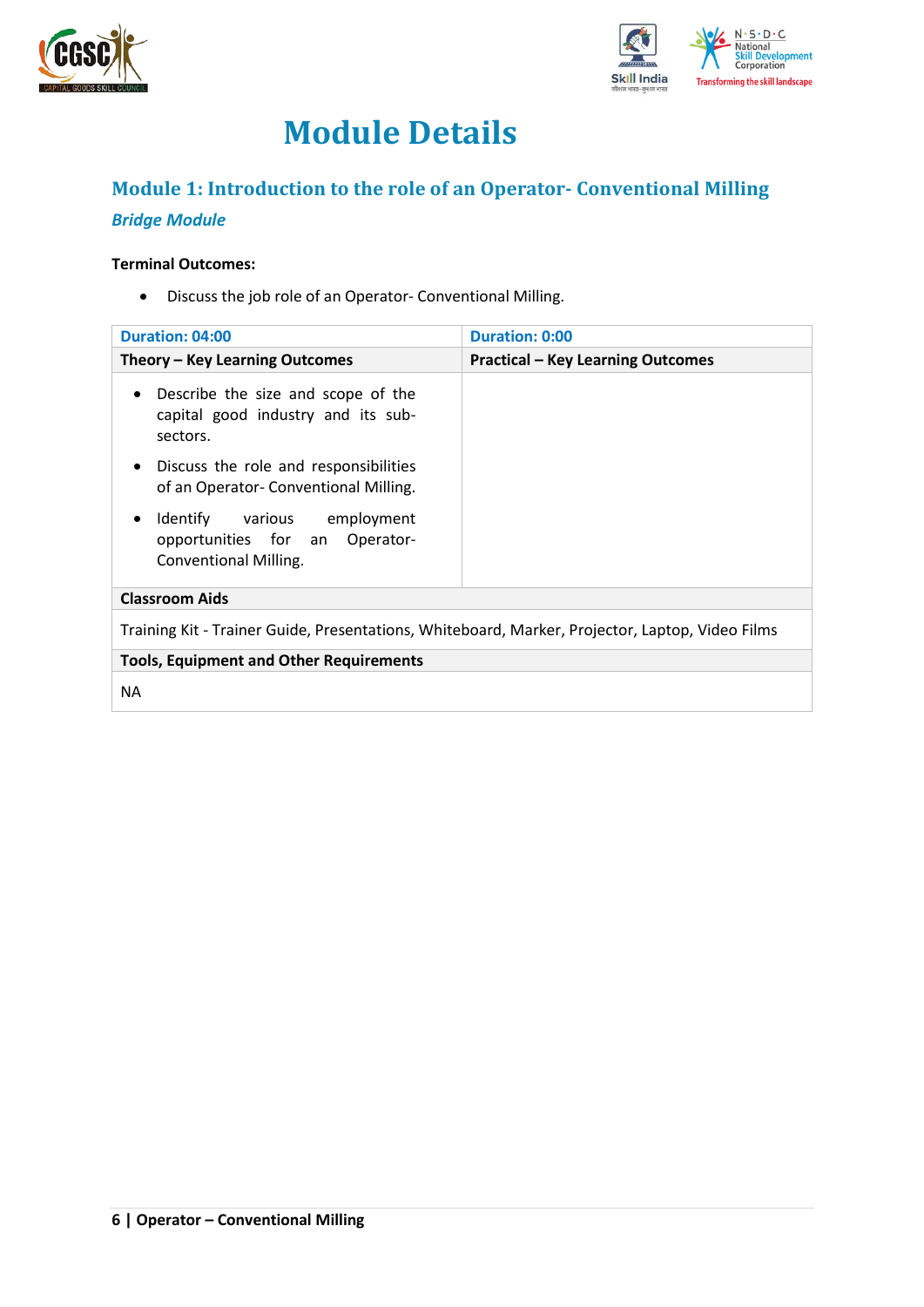



### <span id="page-6-0"></span>**Module 2: Health and safety Practices** *Mapped to CSC/N1335 v2.0*

#### **Terminal Outcomes:**

- Demonstrate ways to maintain personal health and safety.
- Describe the process of assisting in hazard management.
- Explain how to check the first aid box, firefighting and safety equipment.
- Describe the process of assisting in waste management.
- Explain the importance of following the fire safety guidelines.
- Explain the importance of following the emergency and first-aid procedures.
- Demonstrate the process of carrying out relevant documentation and review.

| <b>Duration: 20:00</b>                                                                                                                                                                                                            | Duration: 60:00                                                                                                                                                                                             |
|-----------------------------------------------------------------------------------------------------------------------------------------------------------------------------------------------------------------------------------|-------------------------------------------------------------------------------------------------------------------------------------------------------------------------------------------------------------|
| Theory - Key Learning Outcomes                                                                                                                                                                                                    | <b>Practical - Key Learning Outcomes</b>                                                                                                                                                                    |
| Explain the recommended practices<br>$\bullet$<br>to be followed to ensure protection<br>from infections and transmission to<br>others, such as the use of hand<br>sanitizer and face mask.<br>Explain the importance and process | Demonstrate the use of appropriate<br>$\bullet$<br>Personal Protective Equipment (PPE)<br>relevant to the task and work<br>conditions.<br>Demonstrate<br>handle<br>how<br>to<br>hazardous materials safely. |
| of checking the work conditions,<br>assessing the potential health and<br>safety risks, and take appropriate<br>measures to mitigate them.                                                                                        | Demonstrate the process of testing<br>$\bullet$<br>the firefighting and various safety<br>equipment to ensure they are in<br>usable condition.                                                              |
| Explain the importance and process<br>$\bullet$<br>of selecting and using the appropriate<br>PPE relevant to the task and work<br>conditions.                                                                                     | Demonstrate the process of recycling<br>٠<br>and disposing different types of<br>waste appropriately.                                                                                                       |
| Explain the<br>recommended<br>$\bullet$<br>techniques to be followed while<br>lifting and moving heavy objects to<br>avoid injury.                                                                                                | Demonstrate<br>how<br>the<br>to<br>use<br>appropriate type of fire extinguisher<br>to extinguish different types of fires<br>safely.                                                                        |
| Explain the importance of following<br>$\bullet$<br>the manufacturer's instructions and<br>workplace safety guidelines while                                                                                                      | Demonstrate how to administer<br>appropriate first aid to the injured<br>personnel.                                                                                                                         |
| working on heavy machinery, tools<br>and equipment.                                                                                                                                                                               | Demonstrate<br>the<br>οf<br>process<br>$\bullet$<br>Cardiopulmonary<br>performing<br>Resuscitation (CPR) on a potential                                                                                     |
| Explain the importance and process<br>٠<br>of identifying existing and potential                                                                                                                                                  | victim of cardiac arrest.                                                                                                                                                                                   |
| hazards at work.<br>Describe the process of assessing the<br>$\bullet$                                                                                                                                                            | Demonstrate the process of carrying<br>٠<br>documentation<br>appropriate<br>out                                                                                                                             |
| potential risks and injuries associated<br>with the various hazards.                                                                                                                                                              | following a health and safety incident<br>at work, including all the required<br>information.                                                                                                               |
| Explain how to prevent or minimise<br>different types of hazards.                                                                                                                                                                 |                                                                                                                                                                                                             |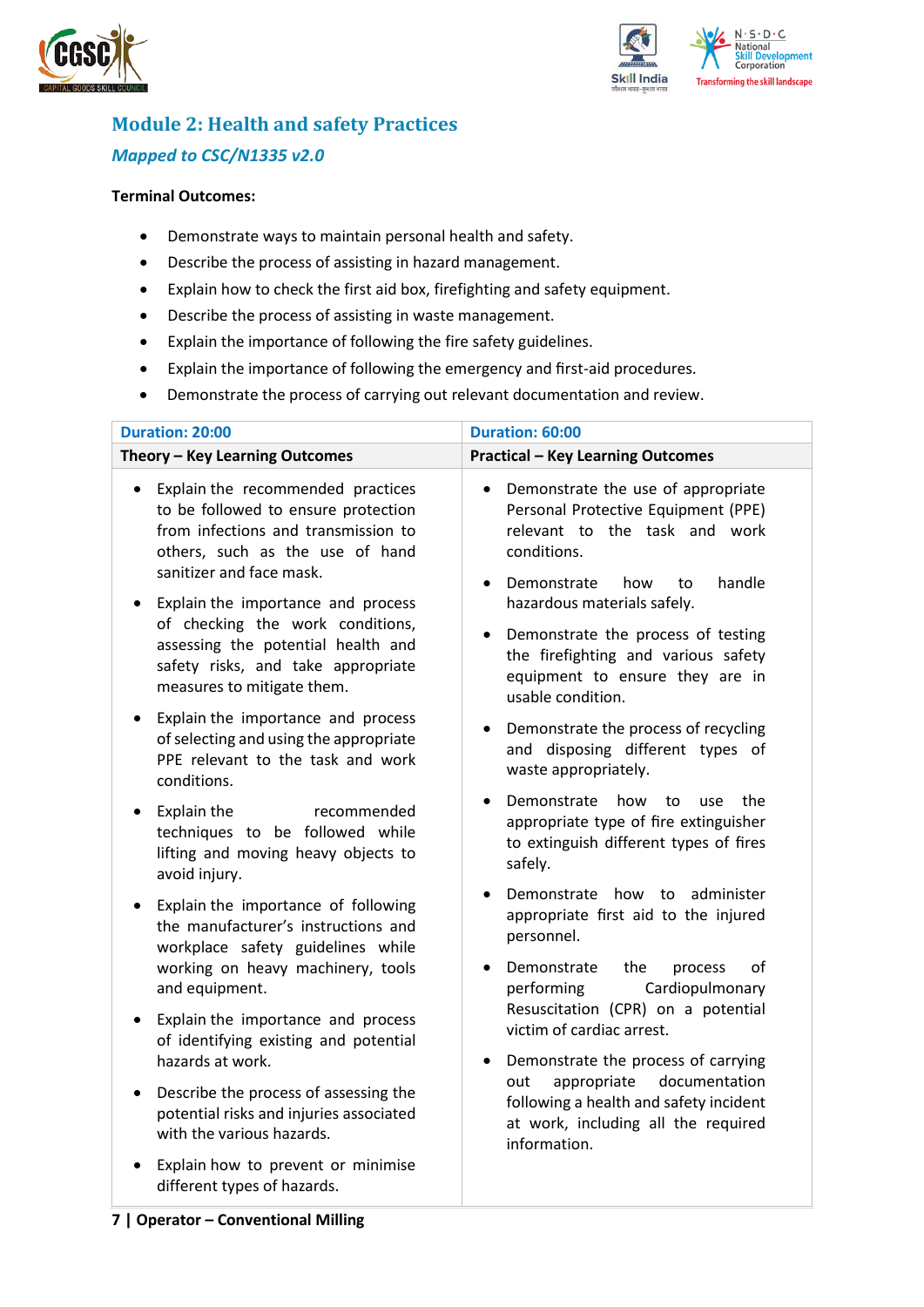



 $N.5.0.6$ **Skill Development**<br>Corporation **Transforming the skill landscape** 

- Explain how to handle and store hazardous materials safely.
- Explain the importance of ensuring the first aid box is updated with the relevant first aid supplies.
- Describe the process of checking and testing the firefighting and various safety equipment to ensure they are in a usable condition.
- Explain the criteria for segregating waste into appropriate categories.
- Describe the appropriate methods for recycling the recyclable waste.
- Describe the process of disposing of the non-recyclable waste safely and the applicable regulations.
- Explain the use of different types of fire extinguishers to extinguish different types of fires.
- State the recommended practices to be followed for a safe rescue during a fire emergency.
- Explain how to request assistance from the fire department to extinguish a serious fire.
- Explain the appropriate practices to be followed during workplace emergencies to ensure safety and minimise loss to organisational property.
- State the common health and safety hazards present in a work environment, associated risks, and how to mitigate them.
- State the safe working practices to be followed while working at various hazardous sites and using electrical equipment.
- Explain the importance of ensuring easy access to firefighting and safety equipment.
- Explain the appropriate preventative and remedial actions to be taken in the case of exposure to toxic materials, such as poisonous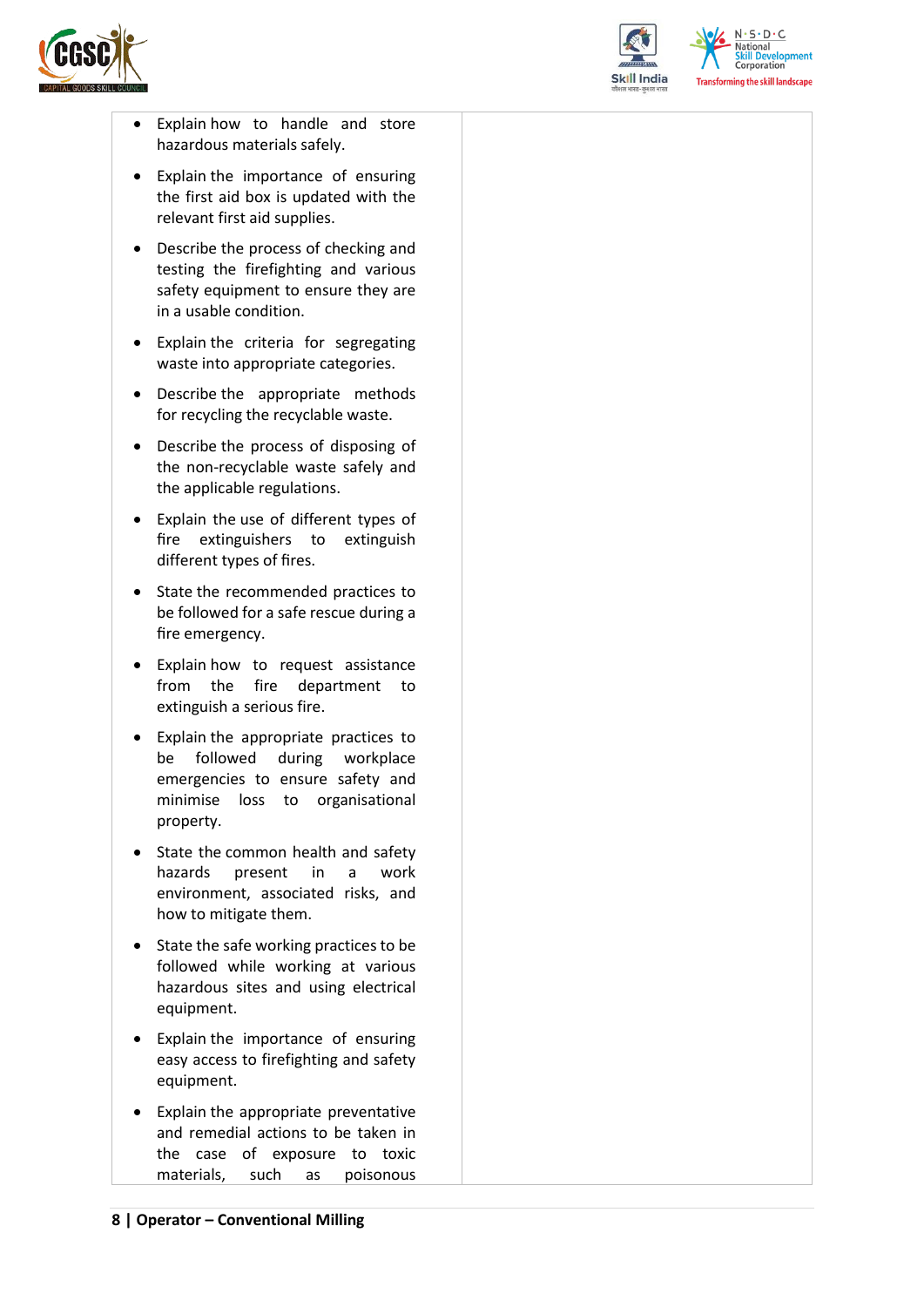



 $N.5.0.6$ **Skill Development**<br>Corporation **Transforming the skill landscape** 

chemicals and gases.

- Explain various causes of fire in different work environments and the recommended precautions to be taken to prevent fire accidents.
- Describe different methods of extinguishing fire.
- List different materials used for extinguishing fire.
- Explain the applicable rescue techniques to be followed during a fire emergency.
- Explain the importance of placing safety signs and instructions at strategic locations in a workplace and following them.
- Explain different types of first aid treatment to be provided for different types of injuries.
- State the potential injuries associated with incorrect manual handling.
- Explain how to move an injured person safely.
- State various hazards associated with the use of various machinery, tools, implements, equipment and materials.
- Explain the importance of ensuring no obstruction and free access to fire exits.
- Explain how to free a person from electrocution safely.
- Explain how to administer appropriate first aid to an injured person.
- Explain how to perform Cardiopulmonary Resuscitation (CPR).
- Explain the importance of coordinating with the emergency services to request urgent medical assistance for persons requiring professional medical attention or hospitalisation.
- State the appropriate documentation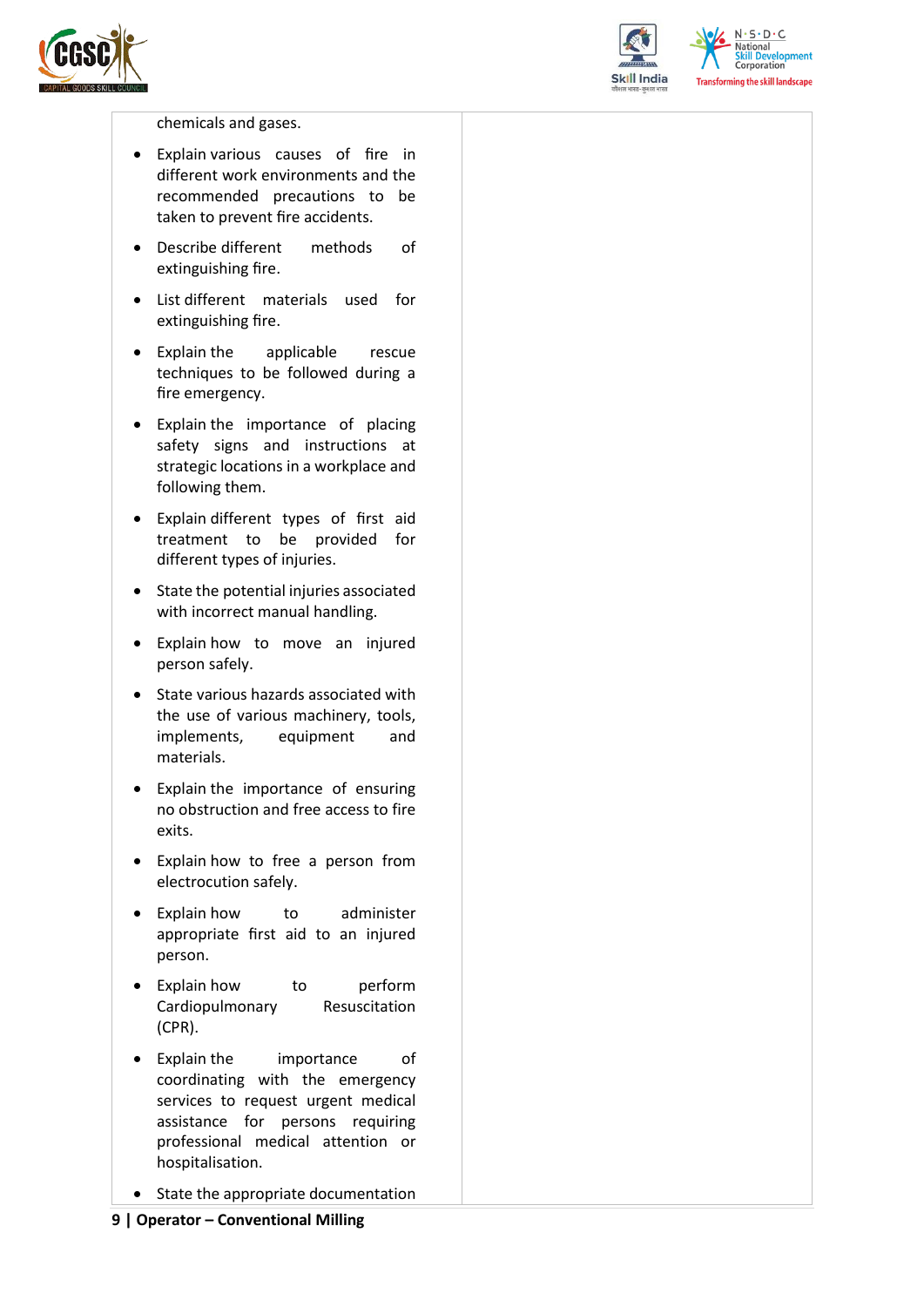



to be carried out following a health and safety incident at work, and the relevant information to be included.

- Explain the importance and process of reviewing the health and safety conditions at work regularly or following an incident.
- Explain the importance and process of implementing appropriate changes to improve the health and safety conditions at work.

#### **Classroom Aids**

Computer, Projection Equipment, PowerPoint Presentation and Software, Facilitator's Guide, Participant's Handbook.

#### **Tools, Equipment and Other Requirements**

Personal Protective Equipment, Cleaning Equipment and Materials Like- Sanitizer, Soap, Mask, etc.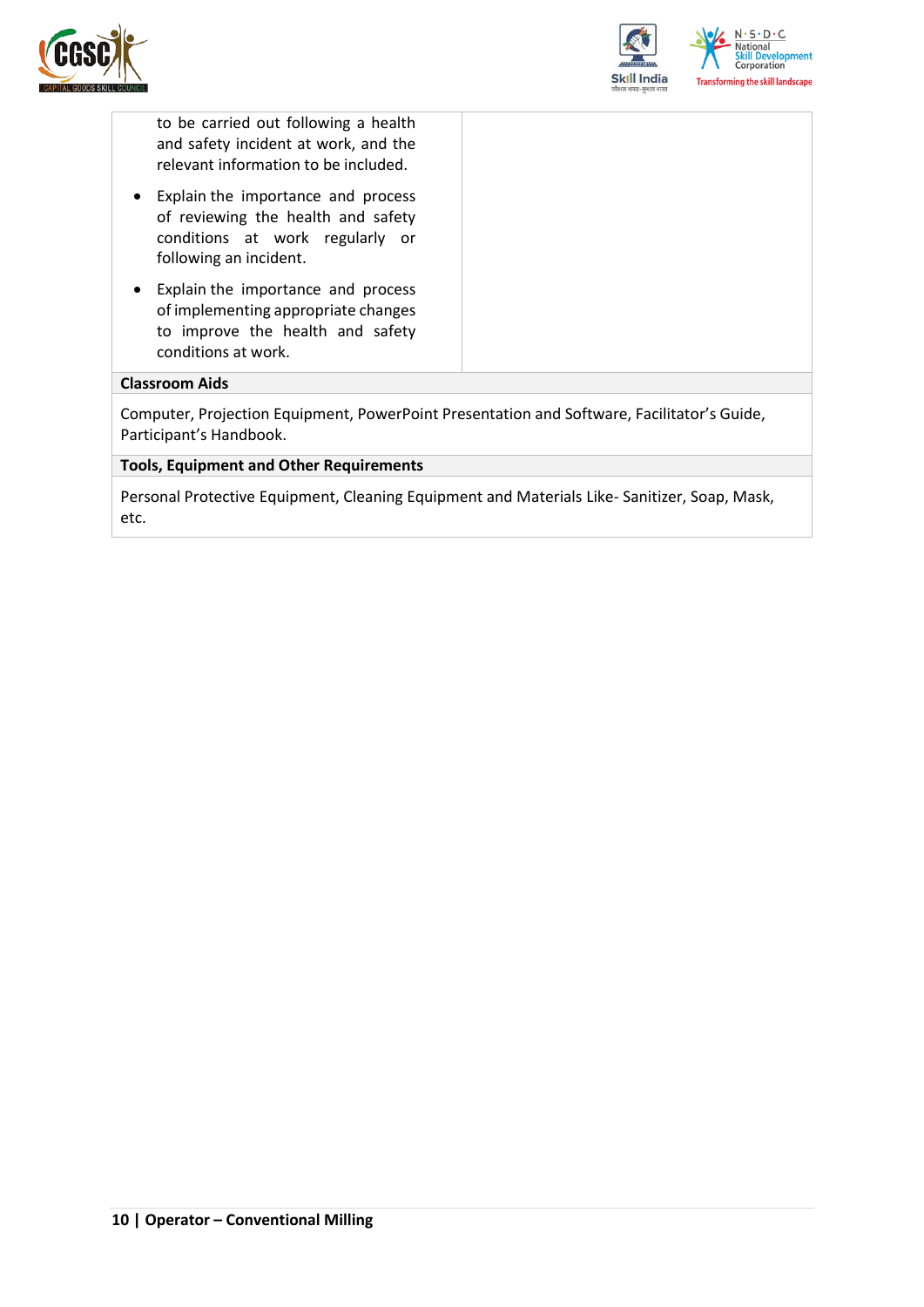



## <span id="page-10-0"></span>**Module 3: Process of coordinating with co-workers to achieve work efficiency**

### *Mapped to NOS CSC/N1336 v2.0*

#### **Terminal Outcomes:**

- Demonstrate ways to Work and communicate effectively with co-workers.
- Discuss ways to promote diversity and inclusion at the workplace.

| <b>Duration: 20:00</b>                                                                                                                                                                               | Duration: 60:00                                                                                                                                                                                                                            |
|------------------------------------------------------------------------------------------------------------------------------------------------------------------------------------------------------|--------------------------------------------------------------------------------------------------------------------------------------------------------------------------------------------------------------------------------------------|
| Theory - Key Learning Outcomes                                                                                                                                                                       | <b>Practical - Key Learning Outcomes</b>                                                                                                                                                                                                   |
| Explain the importance and process<br>of effective communication in the<br>workplace.<br>Explain the<br>barriers to<br>effective<br>$\bullet$<br>communication<br>how<br>and<br>to<br>overcome them. | Demonstrate<br>the<br>of<br>process<br>preparing the relevant documents<br>and reports as per the supervisor's<br>instructions, providing appropriate<br>information<br>clearly<br>and<br>systematically.<br>Demonstrate how to mentor and |
| Explain the importance of teamwork<br>$\bullet$<br>in an organisation's and individual's<br>success.                                                                                                 | assist subordinates in the execution<br>of their work responsibilities.                                                                                                                                                                    |
| Explain the importance of active<br>$\bullet$<br>listening in the work environment.                                                                                                                  | Demonstrate the process of using<br>resources efficiently<br>various<br>to<br>utilisation and<br>maximum<br>ensure                                                                                                                         |
| State the appropriate techniques to<br>٠<br>be followed for active listening.                                                                                                                        | minimum wastage.<br>Demonstrate how to communicate<br>$\bullet$                                                                                                                                                                            |
| Explain the importance of tone and<br>٠<br>pitch ineffective communication.                                                                                                                          | clearly and<br>politely to ensure<br>effective communication with co-                                                                                                                                                                      |
| Explain the importance of avoiding<br>casual expletives and unpleasant<br>while<br>communicating<br>terms<br>professional circles.                                                                   | workers.<br>Demonstrate appropriate verbal and<br>non-verbal communication that is<br>respectful of genders and disability.                                                                                                                |
| Explain the<br>of<br>importance<br>maintaining discipline and ethical<br>behaviour at work.                                                                                                          |                                                                                                                                                                                                                                            |
| State the<br>common<br>for<br>reasons<br>interpersonal conflict and how to<br>resolve them.                                                                                                          |                                                                                                                                                                                                                                            |
| Explain the importance of developing<br>effective working relationships for<br>professional success.                                                                                                 |                                                                                                                                                                                                                                            |
| Describe the process of expressing<br>addressing<br>and<br>grievances<br>appropriately and effectively.                                                                                              |                                                                                                                                                                                                                                            |
| Explain the importance and process<br>of planning daily tasks to ensure their<br>timely completion and efficient use of                                                                              |                                                                                                                                                                                                                                            |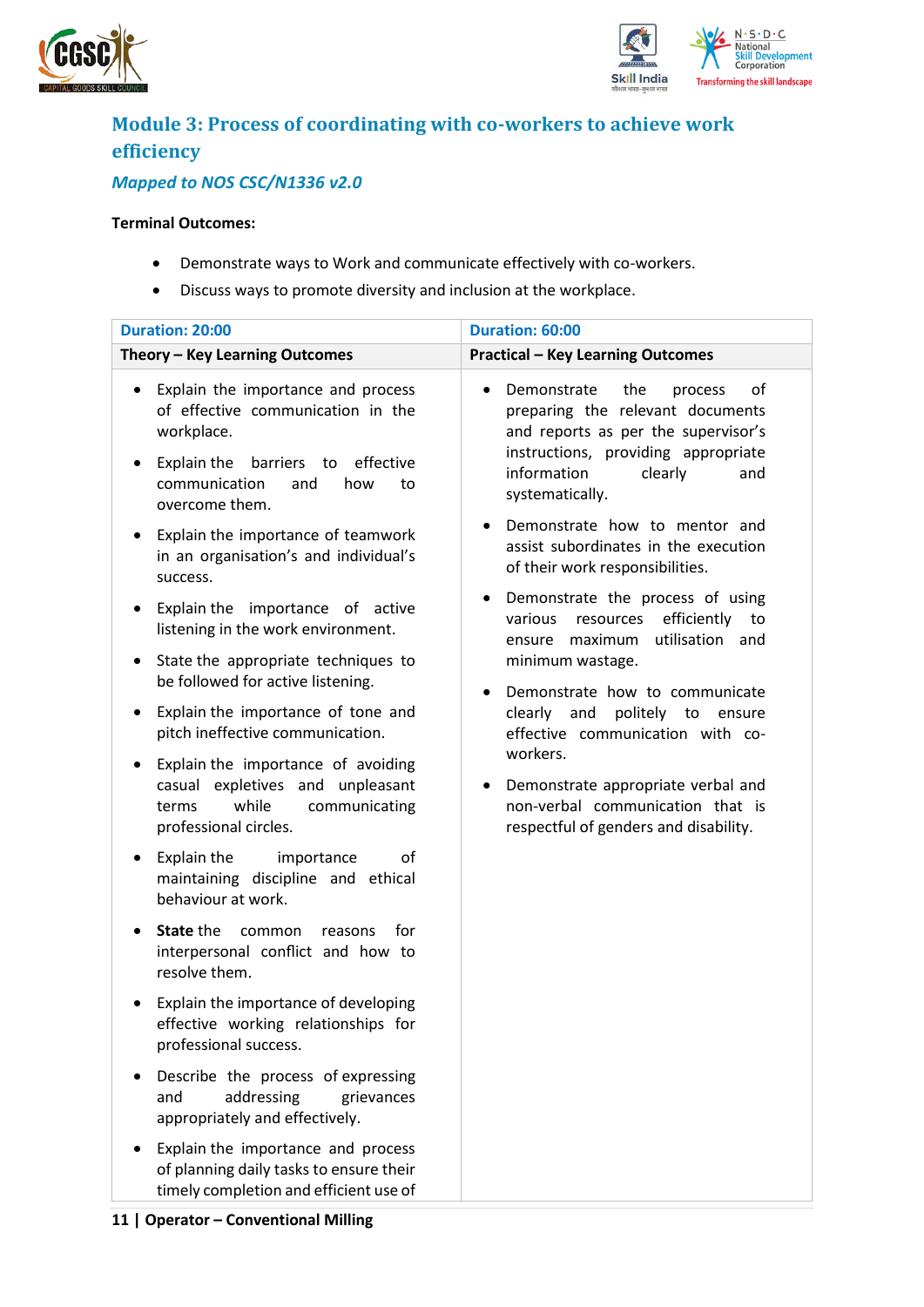



 $N.5.0.6$ **National Skill Development**<br>Corporation **Transforming the skill landscape** 

#### time.

- Explain the importance of adhering to the limits of authority at work.
- Explain the importance of following the applicable quality standards and timescales at work.
- Explain the importance of coordinating with co-workers to achieve the work objectives efficiently.
- Explain the relevant documentation requirements.
- Explain the importance of providing appropriate information clearly and systematically in work documents.
- State the escalation matrix to be followed to deal with out of authority tasks and concerns.
- Explain the importance and process of mentoring and assisting subordinates in the execution of their work responsibilities.
- Explain how to identify possible disruptions to work prevent them.
- Explain how to use various resources efficiently to ensure maximum utilisation and minimum wastage.
- Explain the recommended practices to be followed at work to avoid and resolve conflicts at work.
- Explain the importance and process of efficient and timely dissemination of information to the authorised personnel.
- Explain the procedure to report inappropriate behaviour e.g., harassment.

#### **Classroom Aids:**

Training Kit (Trainer Guide, Presentations). Whiteboard, Marker, Projector, Laptop

#### **Tools, Equipment and Other Requirements**

NA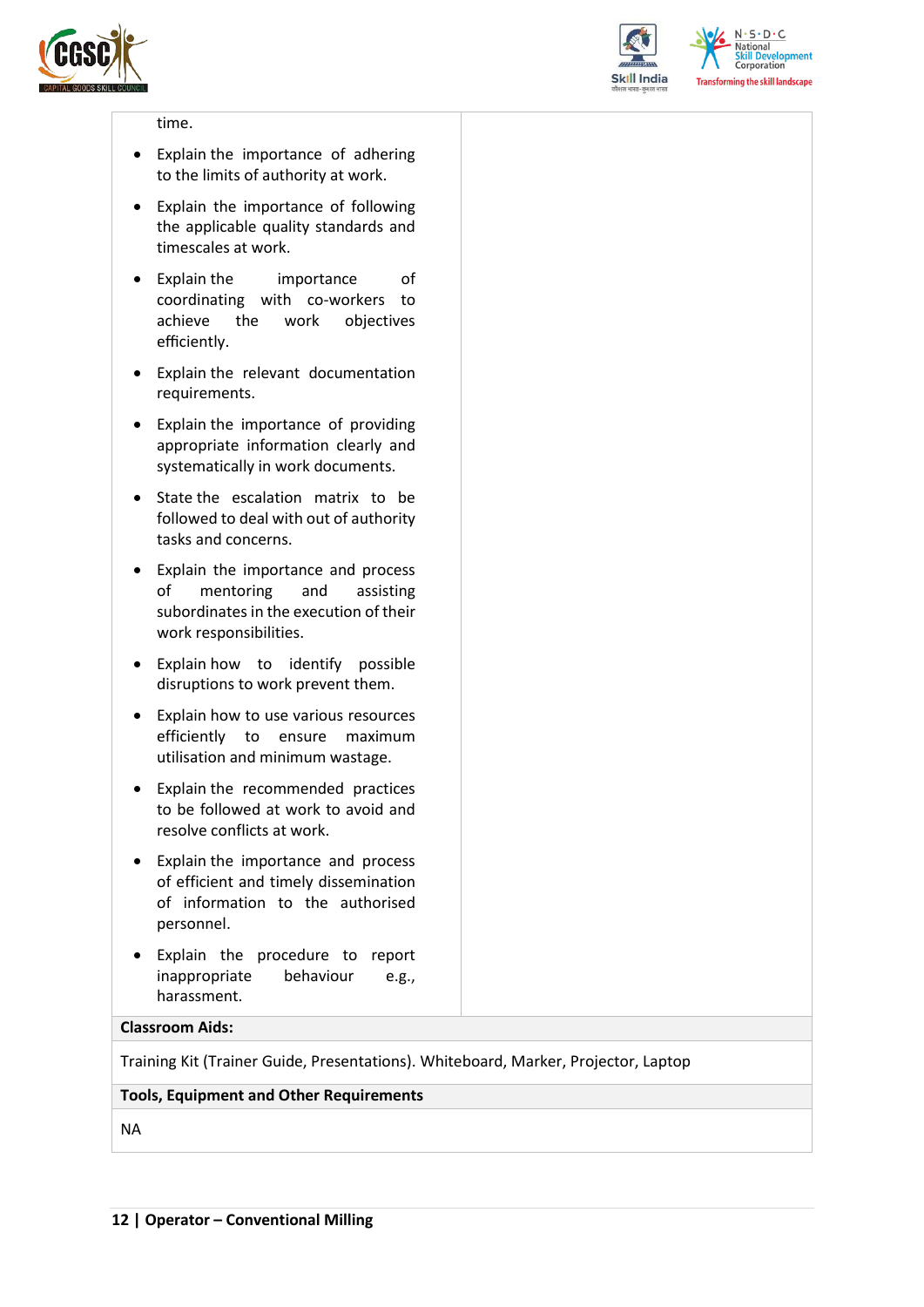



### <span id="page-12-0"></span>**Module 4: Process of carrying out milling operations using conventional milling machines** *Mapped to CSC/N0108 v2.0*

#### **Terminal Outcomes:**

- Describe the process of preparing for carrying out milling operations.
- Demonstrate the process of carrying out milling operations.
- Explain the importance of following safety guidelines.
- Explain the importance of using resources optimally.

| Duration: 46:00                                                                                                                                                                            | <b>Duration: 120:00</b>                                                                                                                                                      |
|--------------------------------------------------------------------------------------------------------------------------------------------------------------------------------------------|------------------------------------------------------------------------------------------------------------------------------------------------------------------------------|
| Theory - Key Learning Outcomes                                                                                                                                                             | <b>Practical - Key Learning Outcomes</b>                                                                                                                                     |
| State the applicable documentation<br>$\bullet$<br>requirements in the job role.<br>Explain the applicable health, safety<br>$\bullet$<br>and environmental regulations and<br>guidelines. | Demonstrate how to prepare the<br>$\bullet$<br>work area for operations, following<br>applicable<br>the<br>organisational<br>procedure<br>operations<br>and<br>requirements. |
| Explain the concepts and benefits of<br>$\bullet$<br>Industry 4.0 and Industrial Internet of<br>Things (IIoT).                                                                             | Demonstrate how to operate the<br>٠<br>machine controls in both hand and<br>power modes.                                                                                     |
| Explain how to minimise various<br>$\bullet$<br>hazards associated with the milling<br>operations.                                                                                         | Demonstrate the process of carrying<br>$\bullet$<br>out various milling operations to<br>produce various features on metal<br>and non-metal components.                      |
| Explain the importance of keeping<br>٠<br>the work area clean and hazard-free.                                                                                                             | Show how to create roughing and<br>$\bullet$<br>finishing cuts to achieve the required                                                                                       |
| Explain how to read and interpret<br>٠<br>first and third angle component<br>drawings.                                                                                                     | surface<br>finish<br>dimensional<br>and<br>accuracy with minimum impact on<br>tool life.                                                                                     |
| Explain how to extract information/<br>٠<br>data and related specifications from<br>engineering drawings.                                                                                  | Demonstrate how to use the relevant<br>$\bullet$<br>equipment such as tri-square, bevel<br>protractor, vernier<br>calliper<br>and                                            |
| Explain how to use imperial and<br>٠<br>metric systems of measurement.                                                                                                                     | check<br>micrometre<br>to<br>critical<br>as dimensions,<br>parameters such<br>squareness, hole size/fit,<br>angles,                                                          |
| different<br>Explain<br>types<br>of<br>$\bullet$<br>conventional milling machines such<br>as horizontal, and vertical milling<br>machine.                                                  | flatness; surface finish, etc.<br>Show<br>how<br>to<br>the<br>remove<br>$\bullet$<br>milling<br>from<br>the<br>components<br>machine<br>after<br>performing<br>the           |
| Explain the use of the relevant<br>٠<br>accessories<br>such<br>saddle,<br>as<br>compound slide, tailstock, profile<br>attachments, fixed and live stays, etc.                              | necessary quality checks or carry out<br>further milling as appropriate.<br>Show how to record the measured                                                                  |
| List the purpose of milling metal and<br>$\bullet$<br>non-metal components.                                                                                                                | values as per the organisational<br>standards and complete the post-<br>machining inspection sheet.                                                                          |
| Explain the use of different types of                                                                                                                                                      | Demonstrate how to clean the milling                                                                                                                                         |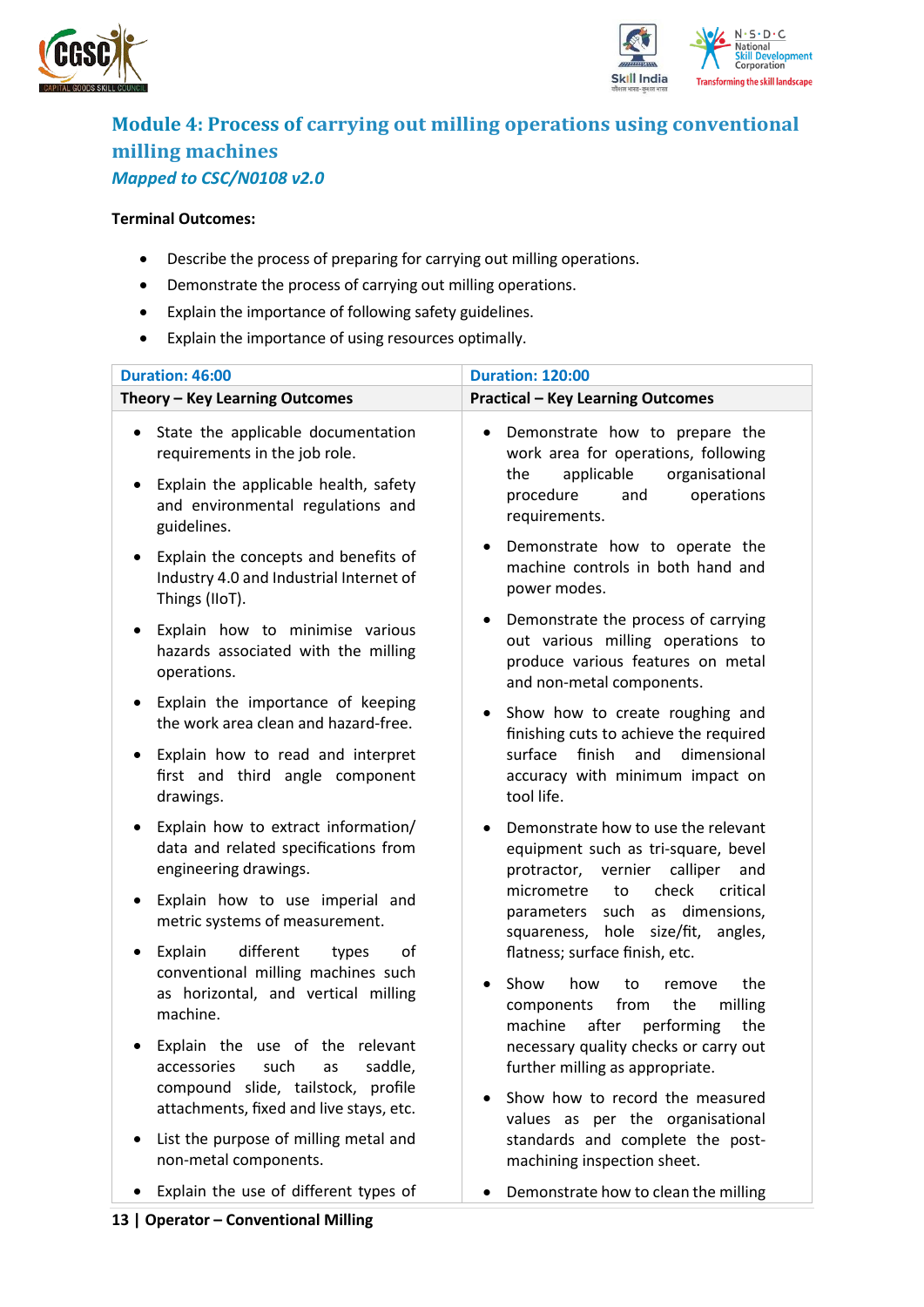



#### milling cutters.

- Explain various features produced on metal and non-metal components such as flat, square, parallel, angular face; steps/shoulders; enclosed, open-ended, and tee slots; recesses; drilled and bored holes; vee, concave, convex, gear forms, etc.
- Describe different processes of milling such as up milling, down milling, face milling, end milling, gang and straddle milling; milling of sunk and recessed surfaces, side milling, angular milling, etc.
- Explain the effects of backlash in machine slides and screws, and how to overcome it.
- Explain the importance of clamping the workpiece in a chuck/work holding device appropriately.
- Explain the importance of checking the process sheet and matching it with the received drawings and other material.
- Explain the importance and process of checking the quality of machined components according to the postmachining sheet to ensure conformance to the applicable quality standards.
- Explain how to run the part program in single block mode and the importance of checking the tool condition after each operation.
- Explain the importance of maintaining the recommended coolant levels and positioning the coolant nozzles appropriately.
- Explain the importance of checking the sequence of the program as per the process sheet.
- Explain the importance of checking for the presence of appropriate tools in the relevant pocket of Automatic Tool Changer (ATC).
- Explain how to identify abnormal noises coming from the machine and

machine and other relevant tools and equipment.

- Demonstrate the use of various industry 4.0 manufacturing technologies.
- Demonstrate the process of disposing the industrial waste appropriately following the applicable environmental regulations and organisational procedures.
- Demonstrate the use of the appropriate Personal Protective Equipment (PPE) during machining operations.
- Demonstrate how to use the relevant power and manual tools, equipment, and accessories as per the manufacturer's instructions to avoid injury and achieve work efficiency.
- Demonstrate the process of optimising the usage of electricity and other resources in various tasks and processes.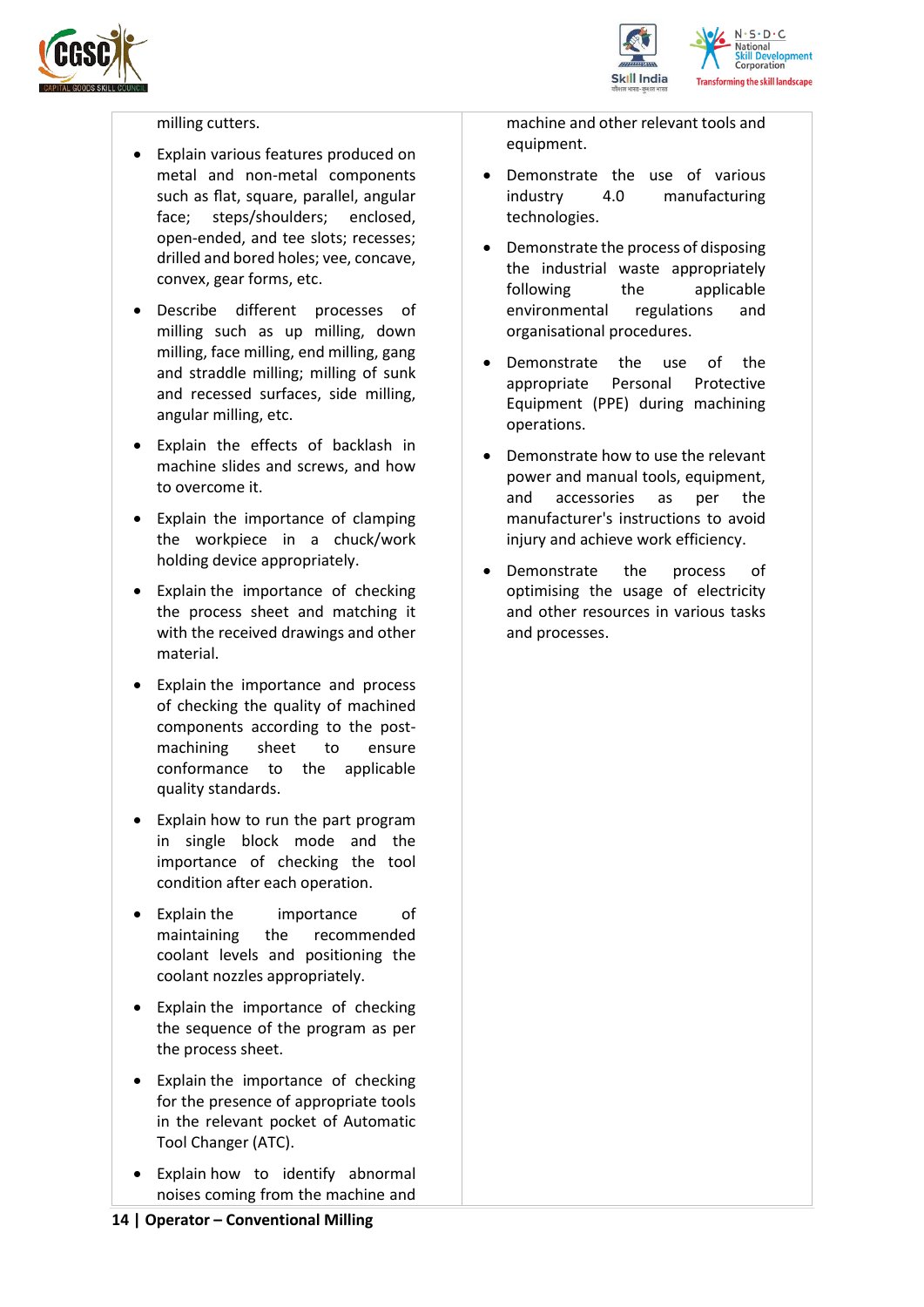



 $N.5.0.6$ National **Skill Development**<br>Corporation **Transforming the skill landscape** 

#### component.

- Explain how to adjust the feed and Revolutions Per Minute (RPM).
- Explain the importance of checking the condition of tools being used in machining at appropriate intervals during the process.
- Explain how to identify inconsistencies in the dimensions due to tool wear and the process of correcting the offsets accordingly.
- Explain how to adjust the machine settings to maintain the desired accuracy.
- Describe the process of sharpening or replacing the worn-out/ damaged tools, using the necessary equipment.
- Explain the importance of modifying the tool offsets according to the new tools replacing them.
- List the relevant safety guidelines to be followed while sharpening/ replacing the worn-out/damaged tools.
- Explain the importance of clamping the workpiece in a chuck/work holding device appropriately.
- Explain the impact of improper clamping of a workpiece, such as distortion of the components.
- Explain different types of costs such as production cost, raw material cost, tool cost, coolant cost, cost of machine idling, part rejection cost, overheads, etc.
- List the impact of machine hour rate, cycle time and idle time on milling operations.
- Describe the process of selecting cutting tools, chip breaker geometry and cutting parameters.
- List the appropriate materials used for making a variety of tools, selecting coolant.
- List the impact of tool nose radius,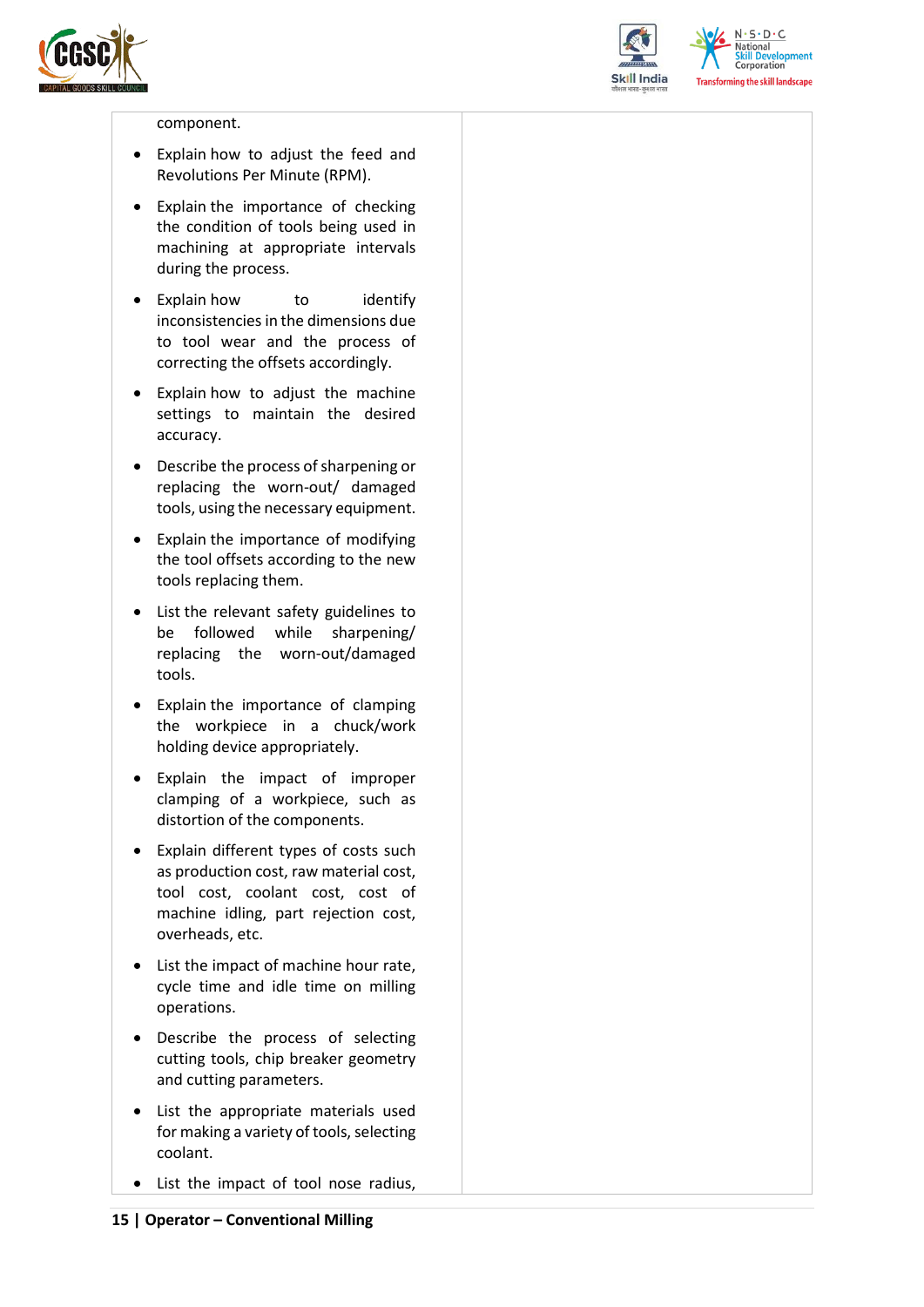



speed and feed rate on the milling operations.

- Explain how to identify various machining faults.
- Explain how to identify the sharpening needs of relevant tools and the process of sharpening them.
- List common problems encountered during milling and how to resolve them.
- Explain the relevant safe working practices and environmental regulations to be followed.
- Explain the importance of reporting problems promptly for their timely resolution.
- Explain the benefits and methods of resource optimisation.

#### **Classroom Aids**

Training Kit (Trainer Guide, Presentations). Whiteboard, Marker, Projector, Laptop

#### **Tools, Equipment and Other Requirements**

Sample Drawing of First Angle and Third Angle, Vernier Caliper, Micrometer Screw Gauge, Depth Gauge, Go-No Gauge, Plane Glasses, Ear Plug, Leather Gloves, Safety Shoes, Leather Apron, Cutting Tool, Vertical Milling Machine with Accessories, Horizontal Milling Machine with Accessories, Work Holding Devices Like – Vice, Clamps, Chucks, Vblock, Sample Instruction Sheets, Marking Tool, Measuring Tool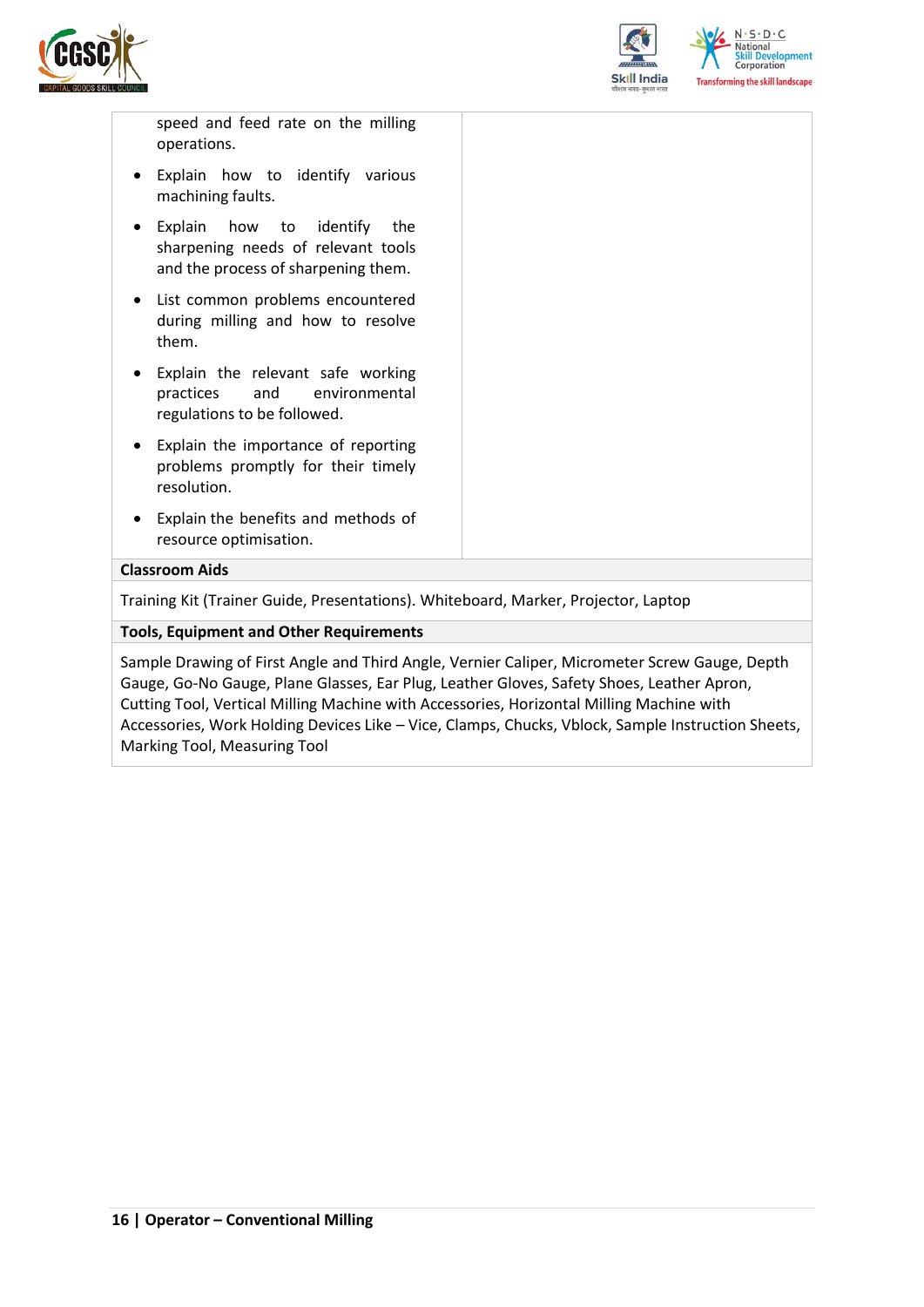



## **Annexure**

## <span id="page-16-1"></span><span id="page-16-0"></span>**Trainer Requirements**

| <b>Trainer Prerequisites</b>         |                                                    |                                               |                                      |                            |                       |                                                                     |
|--------------------------------------|----------------------------------------------------|-----------------------------------------------|--------------------------------------|----------------------------|-----------------------|---------------------------------------------------------------------|
| <b>Minimum</b><br><b>Educational</b> | Specialization                                     | <b>Relevant Industry</b><br><b>Experience</b> |                                      | <b>Training Experience</b> |                       | <b>Remarks</b>                                                      |
| Qualification                        |                                                    | Years                                         | <b>Specialization</b>                | Years                      | <b>Specialization</b> |                                                                     |
| Diploma<br>/Degree                   | Diploma<br>/Degree in<br>Mechanical<br>Engineering | 4                                             | Operator-<br>Conventional<br>Milling | 0                          |                       | Practical skills and<br>knowledge required<br>in the relevant field |

| <b>Trainer Certification</b>                                                                                                  |                                                                                                                                                                                              |  |  |  |
|-------------------------------------------------------------------------------------------------------------------------------|----------------------------------------------------------------------------------------------------------------------------------------------------------------------------------------------|--|--|--|
| <b>Domain Certification</b>                                                                                                   | <b>Platform Certification</b>                                                                                                                                                                |  |  |  |
| Certified for Job Role: "Operator- Conventional<br>Milling" mapped to QP: "CSC/Q0108, v1.0".<br>Minimum accepted score is 80% | Recommended that the Trainer is certified for the<br>Job Role: "Trainer", mapped to the Qualification<br>Pack: "MEP/Q0102". The Minimum accepted as<br>per respective SSC guidelines is 80%. |  |  |  |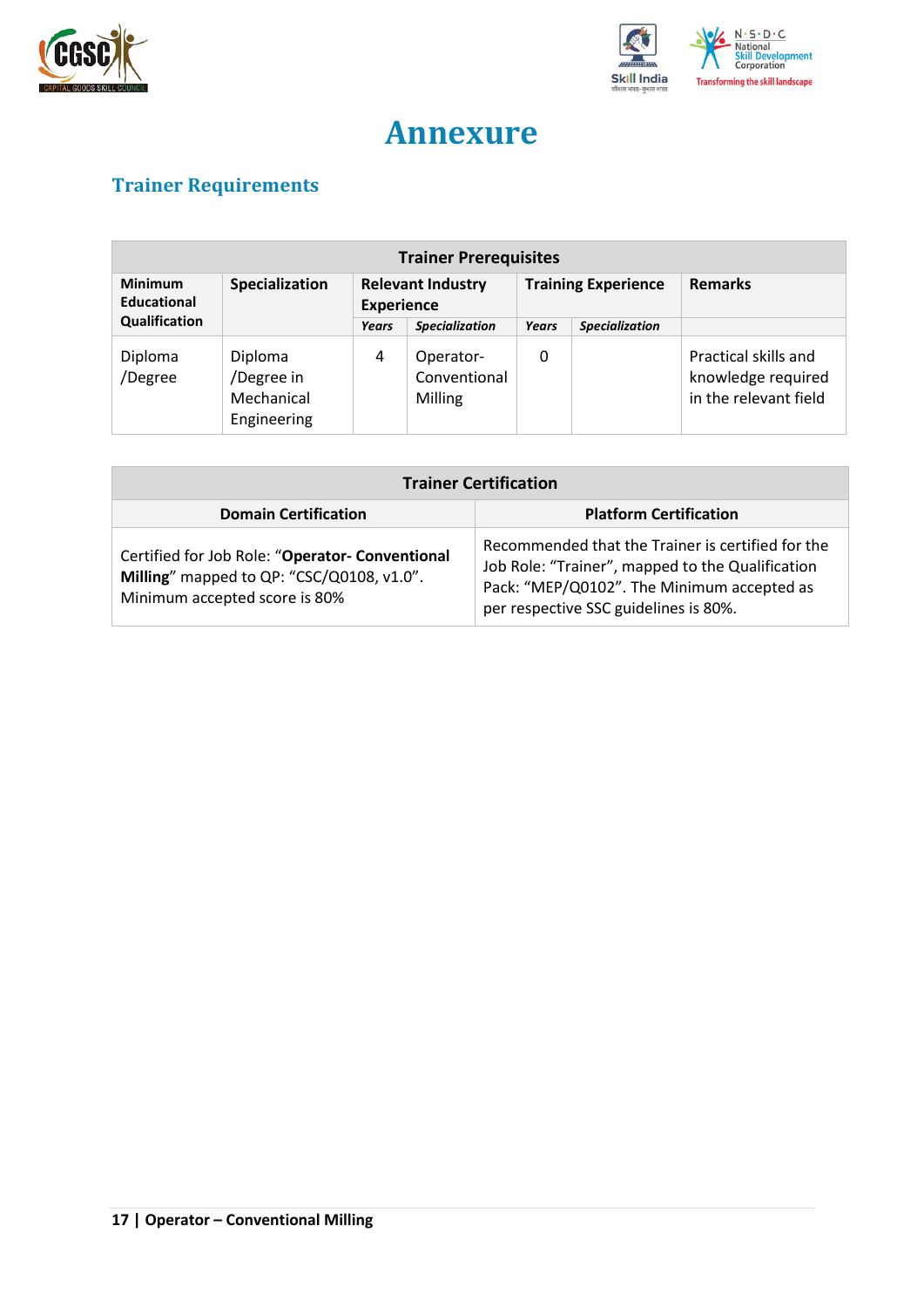



## <span id="page-17-0"></span>**Assessor Requirements**

| <b>Assessor Prerequisites</b>        |                                                 |                                               |                                      |                                                 |                       |                                                                              |
|--------------------------------------|-------------------------------------------------|-----------------------------------------------|--------------------------------------|-------------------------------------------------|-----------------------|------------------------------------------------------------------------------|
| <b>Minimum</b><br><b>Educational</b> | Specialization                                  | <b>Relevant Industry</b><br><b>Experience</b> |                                      | <b>Training/Assessment</b><br><b>Experience</b> |                       | <b>Remarks</b>                                                               |
| Qualification                        |                                                 | Years                                         | <b>Specialization</b>                | Years                                           | <b>Specialization</b> |                                                                              |
| Diploma<br>/Degree                   | Diploma /Degree<br>in Mechanical<br>Engineering | 4                                             | Operator-<br>Conventional<br>Milling | 0                                               |                       | Practical skills<br>and<br>knowledge<br>required in<br>the relevant<br>field |

| <b>Assessor Certification</b>                                                                                                     |                                                                                                                                 |  |  |  |
|-----------------------------------------------------------------------------------------------------------------------------------|---------------------------------------------------------------------------------------------------------------------------------|--|--|--|
| <b>Domain Certification</b>                                                                                                       | <b>Platform Certification</b>                                                                                                   |  |  |  |
| Certified for Job Role: "Operator- Conventional<br>Milling" mapped to QP: "CSC/Q0108, v1.0". The<br>minimum accepted score is 80% | Certified for the Job Role: "Assessor", mapped<br>to the Qualification Pack: "MEP/Q2701, v1.0", with a<br>minimum score of 80%. |  |  |  |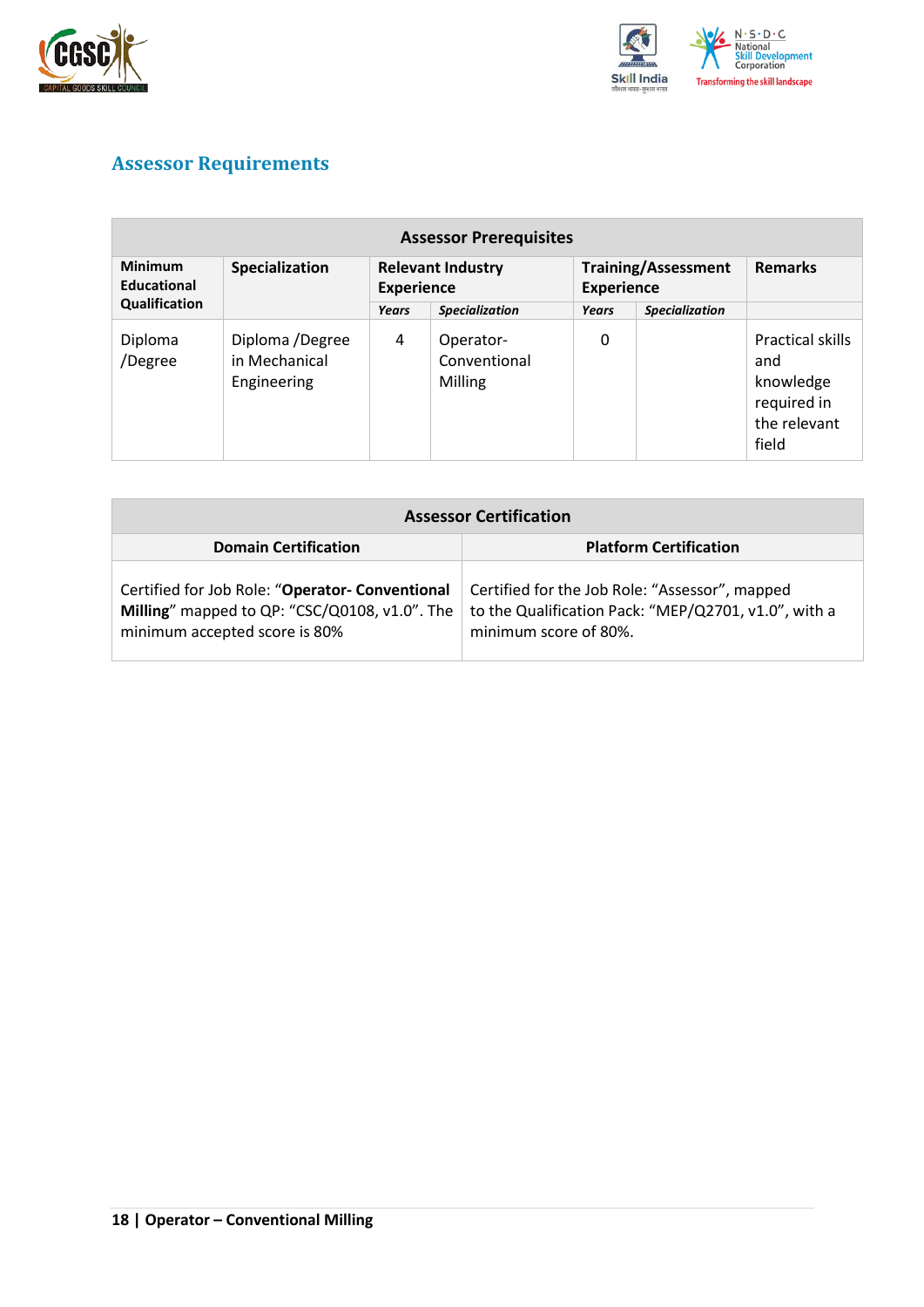



### <span id="page-18-0"></span>**Assessment Strategy**

- 1. Assessment System Overview:
	- Batches assigned to the assessment agencies for conducting the assessment on SDMS/SIP or email
	- Assessment agencies send the assessment confirmation to VTP/TC looping SSC
	- The assessment agency deploys the ToA certified Assessor for executing the assessment
	- SSC monitors the assessment process & records
- 2. Testing Environment

To ensure a conducive environment for conducting a test, the trainer will:

- Confirm that the centre is available at the same address as mentioned on SDMS or SIP
- Check the duration of the training.
- Check the Assessment Start and End time to be 10 a.m. and 5 p.m. respectively
- Ensure there are 2 Assessors if the batch size is more than 30.
- Check that the allotted time to the candidates to complete Theory & Practical Assessment is correct.
- Check the mode of assessment—Online (TAB/Computer) or Offline (OMR/PP).
- Confirm the number of TABs on the ground are correct to execute the Assessment smoothly.
- Check the availability of the Lab Equipment for the particular Job Role.
- 3. Assessment Quality Assurance levels / Framework:
	- Question papers created by the Subject Matter Experts (SME)
	- Question papers created by the SME verified by the other subject Matter Experts
	- Questions are mapped with NOS and PC
	- Question papers are prepared considering that levels 1 to 3 are for the unskilled & semiskilled individuals, and levels 4 and above are for the skilled, supervisor & higher management
	- The assessor must be ToA certified and the trainer must be ToT Certified
	- The assessment agency must follow the assessment guidelines to conduct the assessment
- 4. Types of evidence or evidence-gathering protocol:
	- Time-stamped & geotagged reporting of the assessor from assessment location
	- Centre photographs with signboards and scheme-specific branding
	- Biometric or manual attendance sheet (stamped by TP) of the trainees during the training period
	- Time-stamped & geotagged assessment (Theory + Viva + Practical) photographs & videos
- 5. Method of verification or validation:

To verify the details submitted by the training centre, the assessor will undertake:

- A surprise visit to the assessment location
- A random audit of the batch
- A random audit of any candidate
- 6. Method for assessment documentation, archiving, and access
	- To protect the assessment papers and information, the assessor will ensure:
		- Hard copies of the documents are stored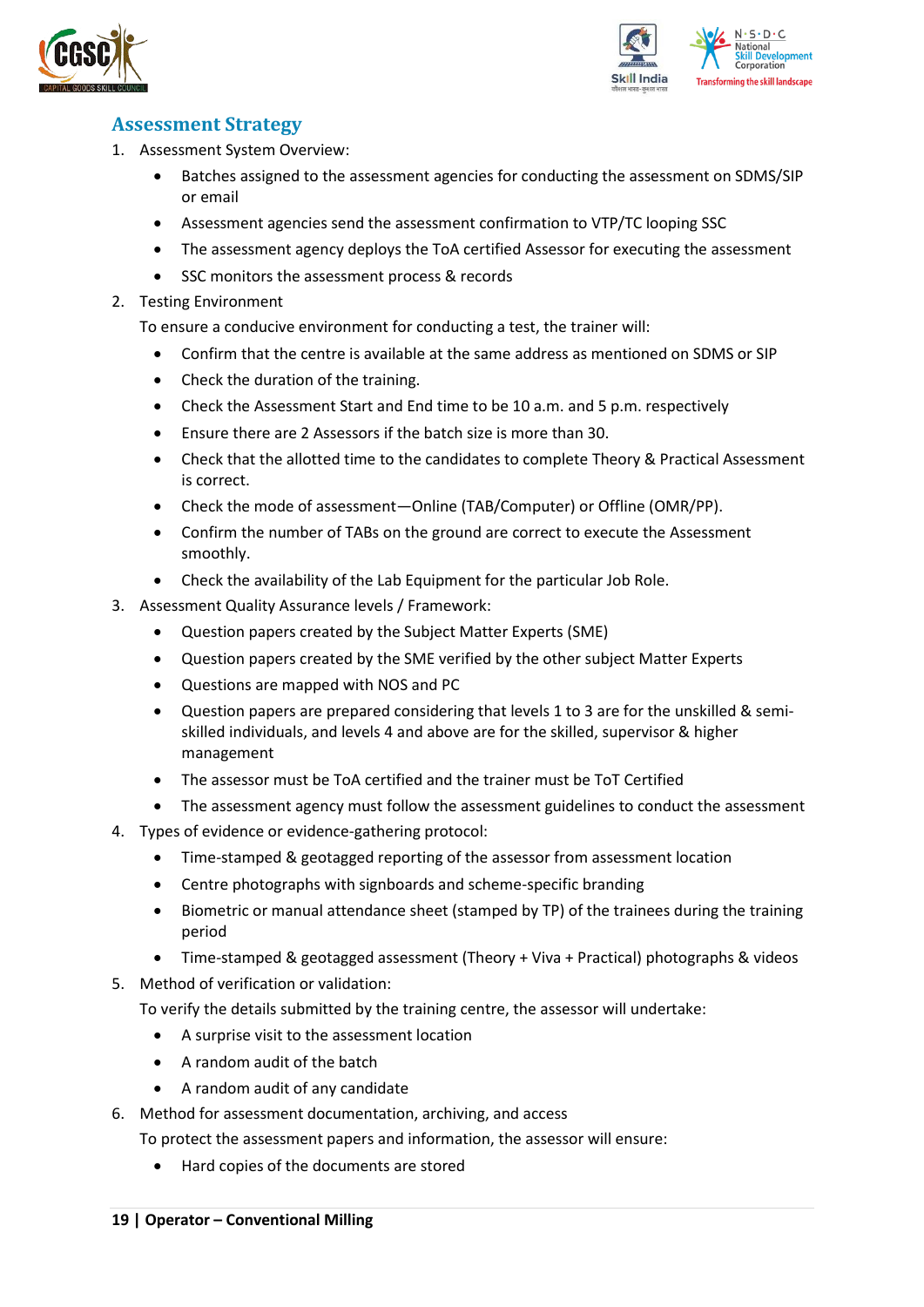



- Soft copies of the documents & photographs of the assessment are uploaded/accessed from Cloud Storage
- Soft copies of the documents & photographs of the assessment are stored on the Hard drive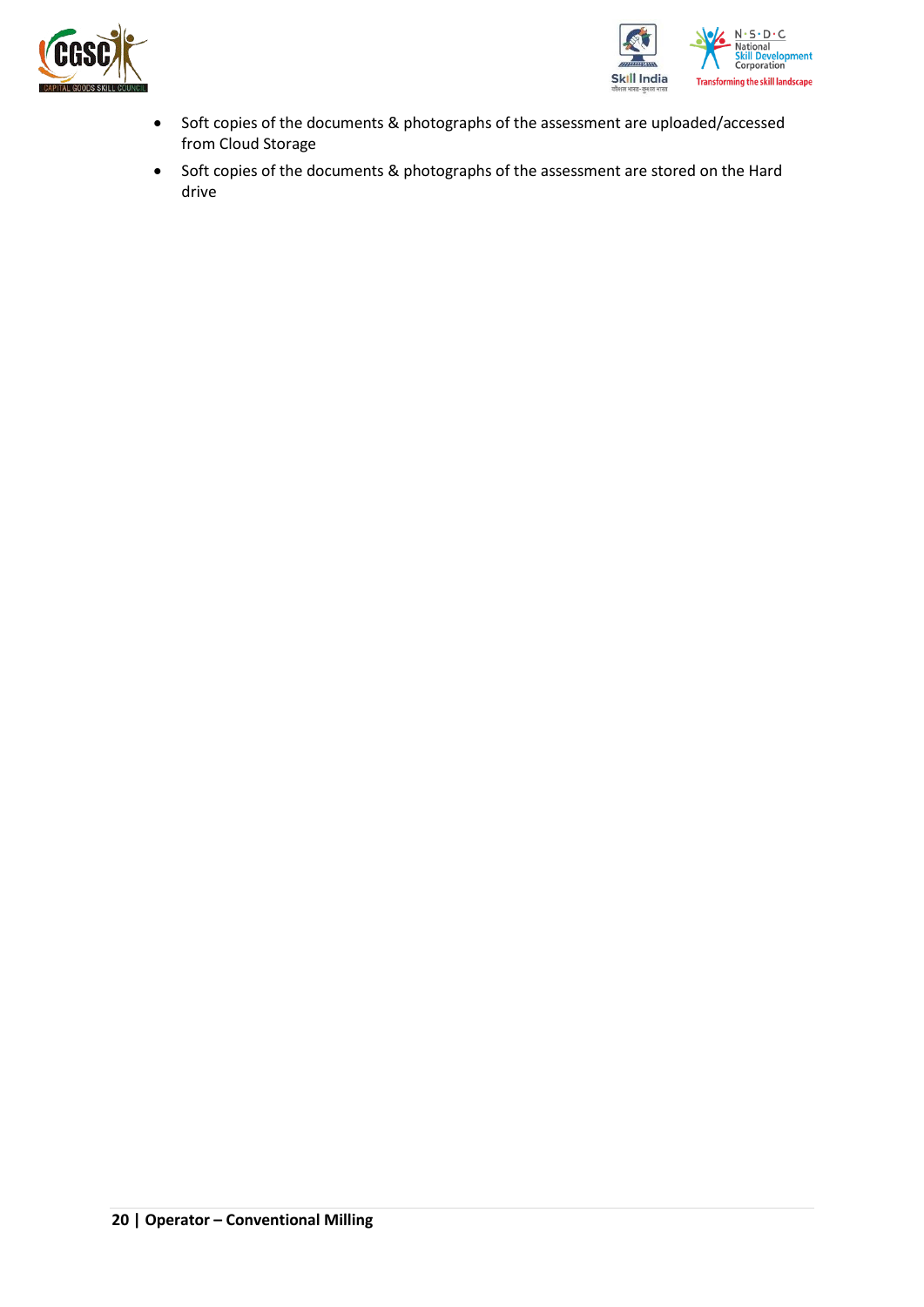



## <span id="page-20-0"></span>**References**

### <span id="page-20-1"></span>**Glossary**

| <b>Term</b>                  | <b>Description</b>                                                                                                                                                                                                                                                                                                                                |
|------------------------------|---------------------------------------------------------------------------------------------------------------------------------------------------------------------------------------------------------------------------------------------------------------------------------------------------------------------------------------------------|
| <b>Declarative knowledge</b> | Declarative knowledge refers to facts, concepts and principles that need to<br>be known and/or understood in order to accomplish a task or to solve a<br>problem.                                                                                                                                                                                 |
| <b>Key Learning</b>          | The key learning outcome is the statement of what a learner needs to know,<br>understand and be able to do in order to achieve the terminal outcomes. A<br>set of key learning outcomes will make up the training outcomes. Training<br>outcome is specified in terms of knowledge, understanding (theory) and<br>skills (practical application). |
| (M) TLO                      | On-the-job training (Mandatory); trainees are mandated to complete<br>specified hours of training on-site                                                                                                                                                                                                                                         |
| OJT (R)                      | On-the-job training (Recommended); trainees are recommended the<br>specified hours of training on-site                                                                                                                                                                                                                                            |
| <b>Procedural Knowledge</b>  | Procedural knowledge addresses how to do something, or how to perform a                                                                                                                                                                                                                                                                           |
| <b>Training Outcome</b>      | Training outcome is a statement of what a learner will know, understand<br>and be able to do upon the completion of the training.                                                                                                                                                                                                                 |
| <b>Terminal Outcome</b>      | The terminal outcome is a statement of what a learner will know,<br>understand and be able to do upon the completion of a module. A set of<br>terminal outcomes help to achieve the training outcome.                                                                                                                                             |